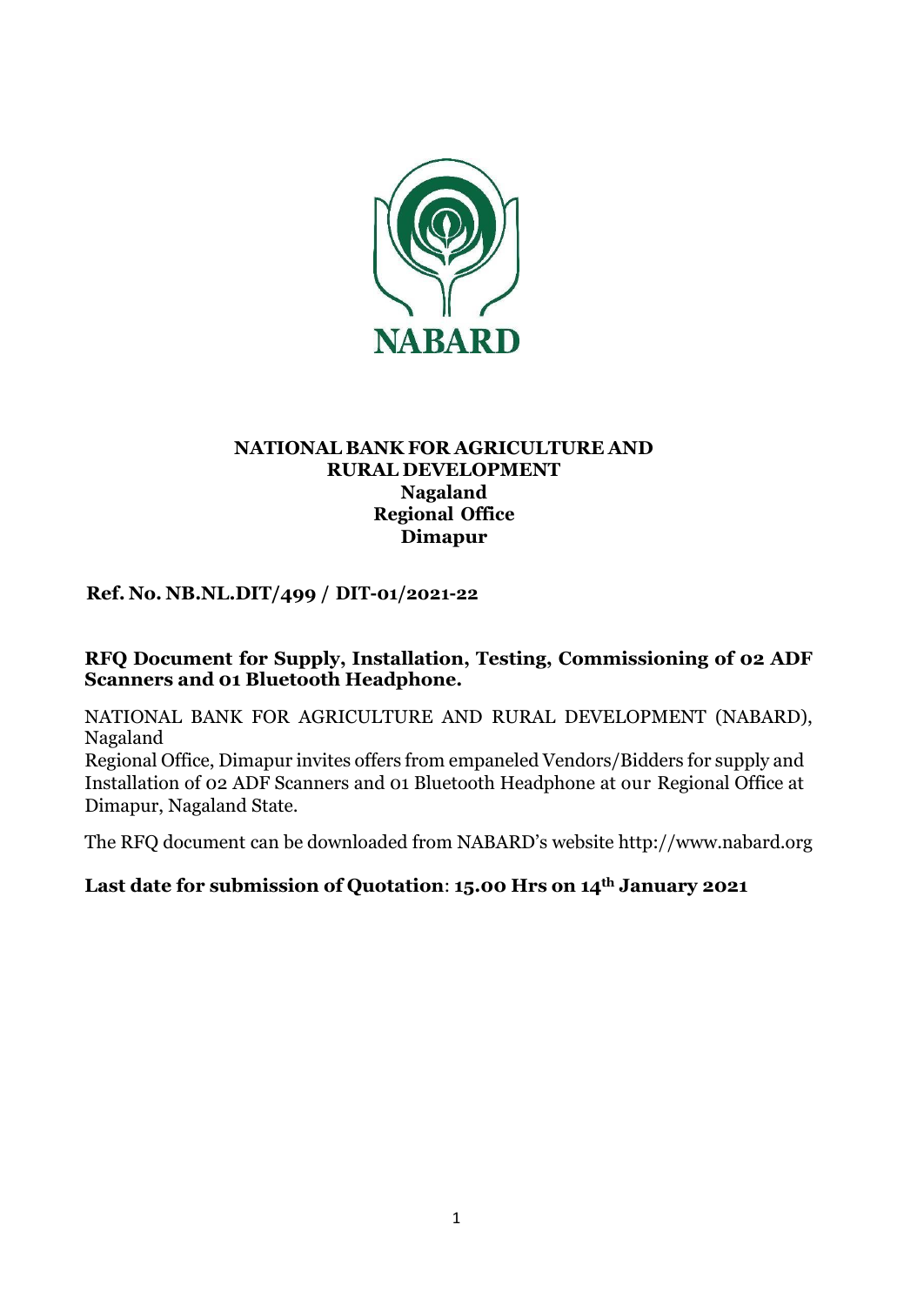**Ref. No. NB.NL.DIT/499/ DIT-01/2021-22 Date: 06.01.2022**

**To** 

## **All Empaneled Vendors**

# **Quotation for supply and installation of 02 ADF Scanners and 01 Bluetooth Headphone**

Madam/Dear Sir,

NABARD, Nagaland Regional Office, Dimapur intends to invite Quotations for supply and installation of 02 ADF Scanners and 01 Bluetooth Headphone at our Regional Office at Dimapur, Nagaland State, to be submitted before 15:00 Hrs on 14th January 2022.

Bidders are requested to submit their offer by e-mail to  $\dim \text{apur@nabard.org}$  for the aforesaid work as per detailed specifications and schedule of quantities specified in the document. The broad minimum technical specifications for the items to be supplied are enclosed in Annexure-1. Any deviation from the specifications may render the rejection of the offer, at NABARD's rejection.

Yours sincerely,

**Sd/-**

(P. Bulte)

Deputy General Manager